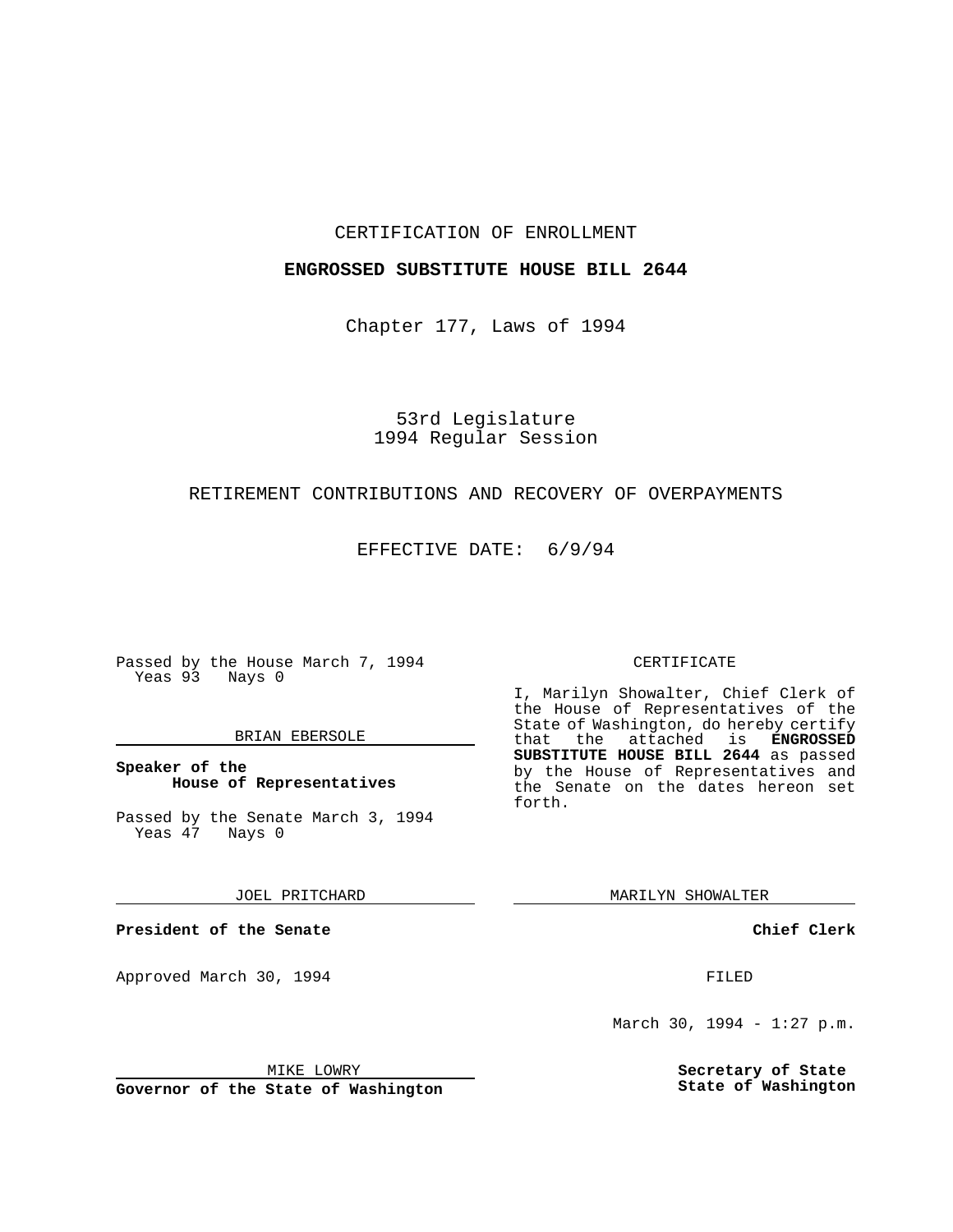# **ENGROSSED SUBSTITUTE HOUSE BILL 2644** \_\_\_\_\_\_\_\_\_\_\_\_\_\_\_\_\_\_\_\_\_\_\_\_\_\_\_\_\_\_\_\_\_\_\_\_\_\_\_\_\_\_\_\_\_\_\_

\_\_\_\_\_\_\_\_\_\_\_\_\_\_\_\_\_\_\_\_\_\_\_\_\_\_\_\_\_\_\_\_\_\_\_\_\_\_\_\_\_\_\_\_\_\_\_

# AS AMENDED BY THE SENATE

Passed Legislature - 1994 Regular Session

#### **State of Washington 53rd Legislature 1994 Regular Session**

**By** House Committee on Appropriations (originally sponsored by Representatives Sommers and Silver; by request of Department of Retirement Systems)

Read first time 02/04/94.

 AN ACT Relating to retirement contributions and recovery of overpayments; amending RCW 41.50.130, 41.32.500, 41.32.510, 41.40.280, and 41.40.010; amending 1990 c 274 s 18 (uncodified); adding new sections to chapter 41.50 RCW; and creating new sections.

BE IT ENACTED BY THE LEGISLATURE OF THE STATE OF WASHINGTON:

NEW SECTION. **Sec. 1.** The legislature finds that:

 (1) Whenever employer or member contributions are not made at the time service is rendered, the state retirement system trust funds lose investment income which is a major source of pension funding. The department of retirement systems has broad authority to charge interest to compensate for the loss to the trust funds, subject only to explicit statutory provisions to the contrary.

 (2) The inherent authority of the department to recover all overpayments and unauthorized payments from the retirement trust funds, for the benefit of members and taxpayers, should be established clearly in statute.

 NEW SECTION. **Sec. 2.** A new section is added to chapter 41.50 RCW to read as follows: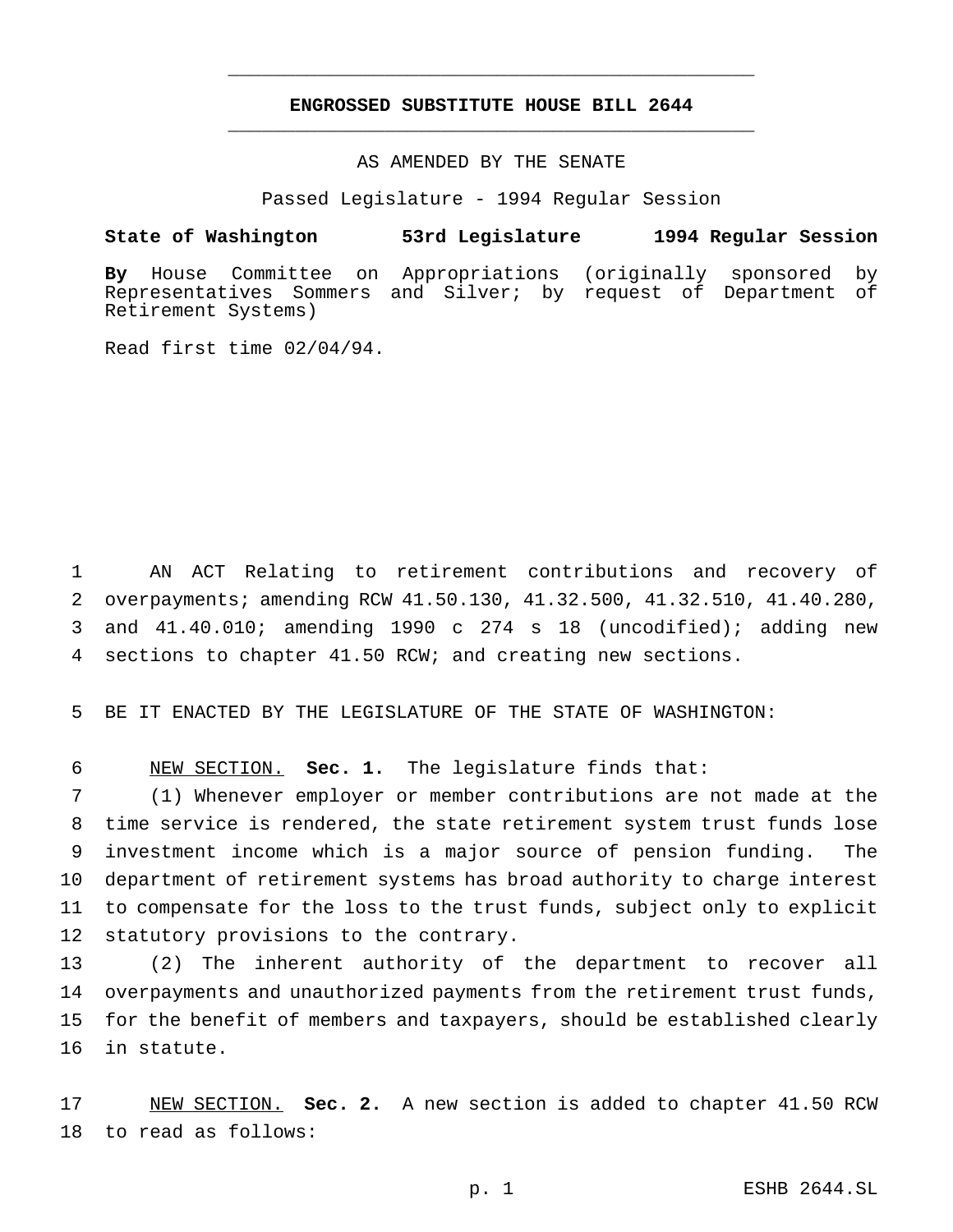The department may charge interest, as determined by the director, on member or employer contributions owing to any of the retirement systems listed in RCW 41.50.030. The department's authority to charge interest shall extend to all optional and mandatory billings for contributions where member or employer contributions are paid other than immediately after service is rendered. Except as explicitly limited by statute, the director may delay the imposition of interest charges on late contributions under this section if the delay is necessary to implement required changes in the department's accounting and information systems.

 **Sec. 3.** RCW 41.50.130 and 1987 c 490 s 1 are each amended to read as follows:

 (1) The director may at any time correct errors appearing in the records of the retirement systems listed in RCW 41.50.030. Should any 15 error in such records result in any member  $((or))_+$  beneficiary, or 16 other person or entity receiving more or less than he or she would have been entitled to had the records been correct, the director, subject to the conditions set forth in this section, shall adjust the payment in 19 such a manner that the benefit to which such member  $((\Theta \cdot \mathbf{r}))_+$  beneficiary, or other person or entity was correctly entitled shall be paid in accordance with the following:

 (a) In the case of underpayments to a member or beneficiary, the retirement system shall correct all future payments from the point of error detection, and shall compute the additional payment due for the allowable prior period which shall be paid in a lump sum by the appropriate retirement system.

 (b) In the case of overpayments to a member or beneficiary, the retirement system shall adjust the payment in such a manner that the benefit to which such member or beneficiary was correctly entitled shall be reduced by an amount equal to the actuarial equivalent of the amount of overpayment. Alternatively the member shall have the option of repaying the overpayment in a lump sum within ninety days of notification and receive the proper benefit in the future. In the case 34 of overpayments to a member  $((or))_+$  beneficiary, or other person or 35 entity resulting from actual fraud on the part of the member  $((\theta \cdot \tau))_L$ 36 beneficiary, or other person or entity, the benefits shall be adjusted to reflect the full amount of such overpayment, plus interest at the ((maximum rate allowed under RCW 19.52.020(1) as it was in effect the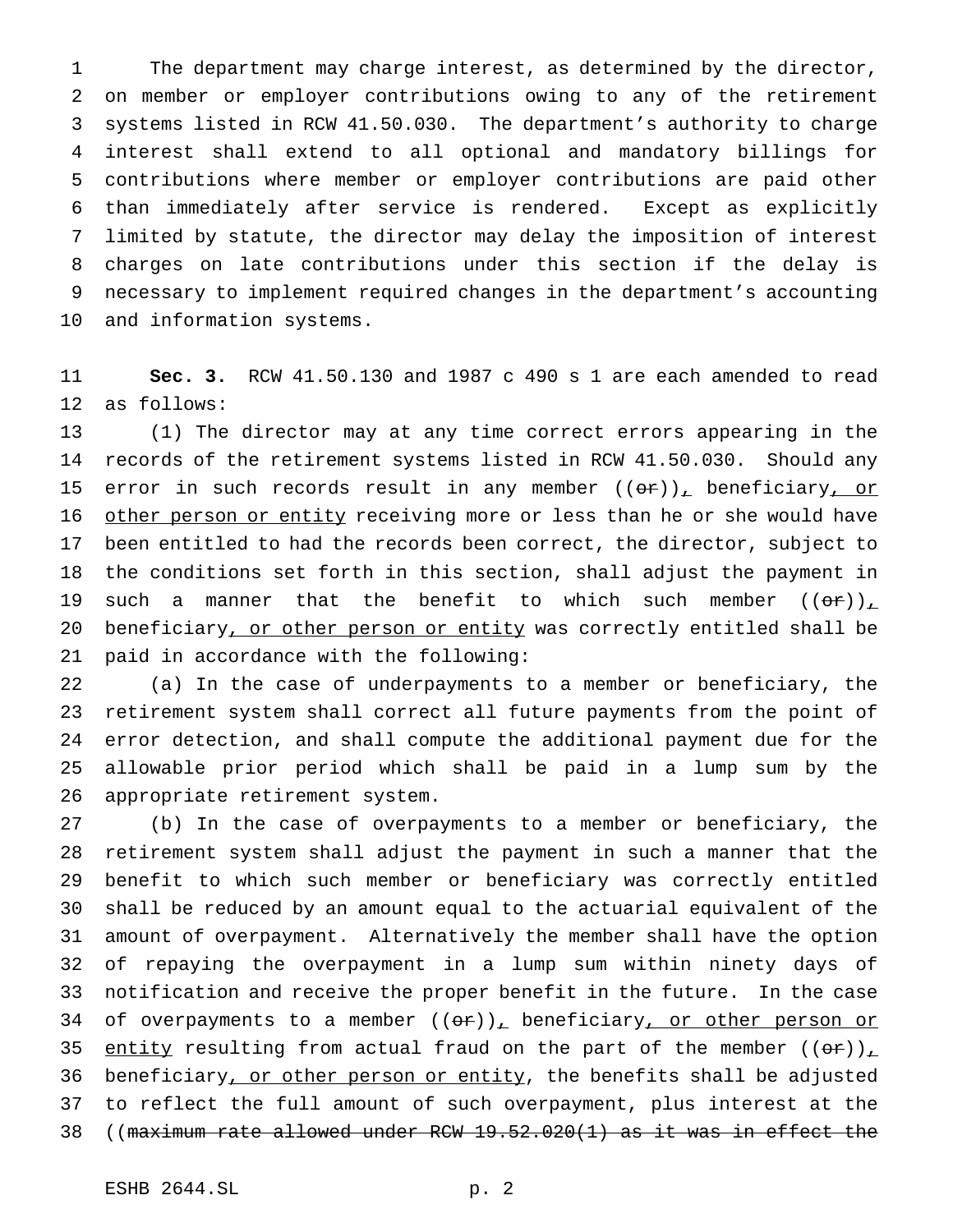1 first month the overpayment occurred)) rate of one percent per month on

2 the outstanding balance.

 (c) In the case of overpayments to a person or entity other than a member or beneficiary, the overpayment shall constitute a debt from the person or entity to the department, recovery of which shall not be barred by laches or statute of limitations.

 (2) Except in the case of actual fraud, in the case of overpayments to a member or beneficiary, the benefits shall be adjusted to reflect only the amount of overpayments made within three years of discovery of the error, notwithstanding any provision to the contrary in chapter 4.16 RCW.

 (3)(a) The employer shall elicit on a written form from all new employees as to their having been retired from a retirement system listed in RCW 41.50.030.

 (b) In the case of overpayments which result from the failure of an employer to report properly to the department the employment of a retiree from information received in subparagraph (a), the employer shall, upon receipt of a billing from the department, pay into the appropriate retirement system the amount of the overpayment plus interest as determined by the director. However, except in the case of actual employer fraud, the overpayments charged to the employer under this subsection shall not exceed five thousand dollars for each year of overpayments received by a retiree. The retiree's benefits upon reretirement shall not be reduced because of such overpayment except as necessary to recapture contributions required for periods of employment.

 (c) The provision of this subsection regarding the reduction of retirees' benefits shall apply to recovery actions commenced on or after January 1, 1986, even though the overpayments resulting from retiree employment were discovered by the department prior to that date. The provisions of this subsection regarding the billing of employers for overpayments shall apply to overpayments made after January 1, 1986.

 (4) Except in the case of actual fraud, no monthly benefit shall be reduced by more than fifty percent of the member's or beneficiary's 36 corrected benefit. Any overpayment not recovered due to the inability 37 to actuarially reduce a member's benefit due to: (a) The provisions of this subsection; or (b) the fact that the retiree's monthly retirement 39 allowance is less than the monthly payment required to effectuate an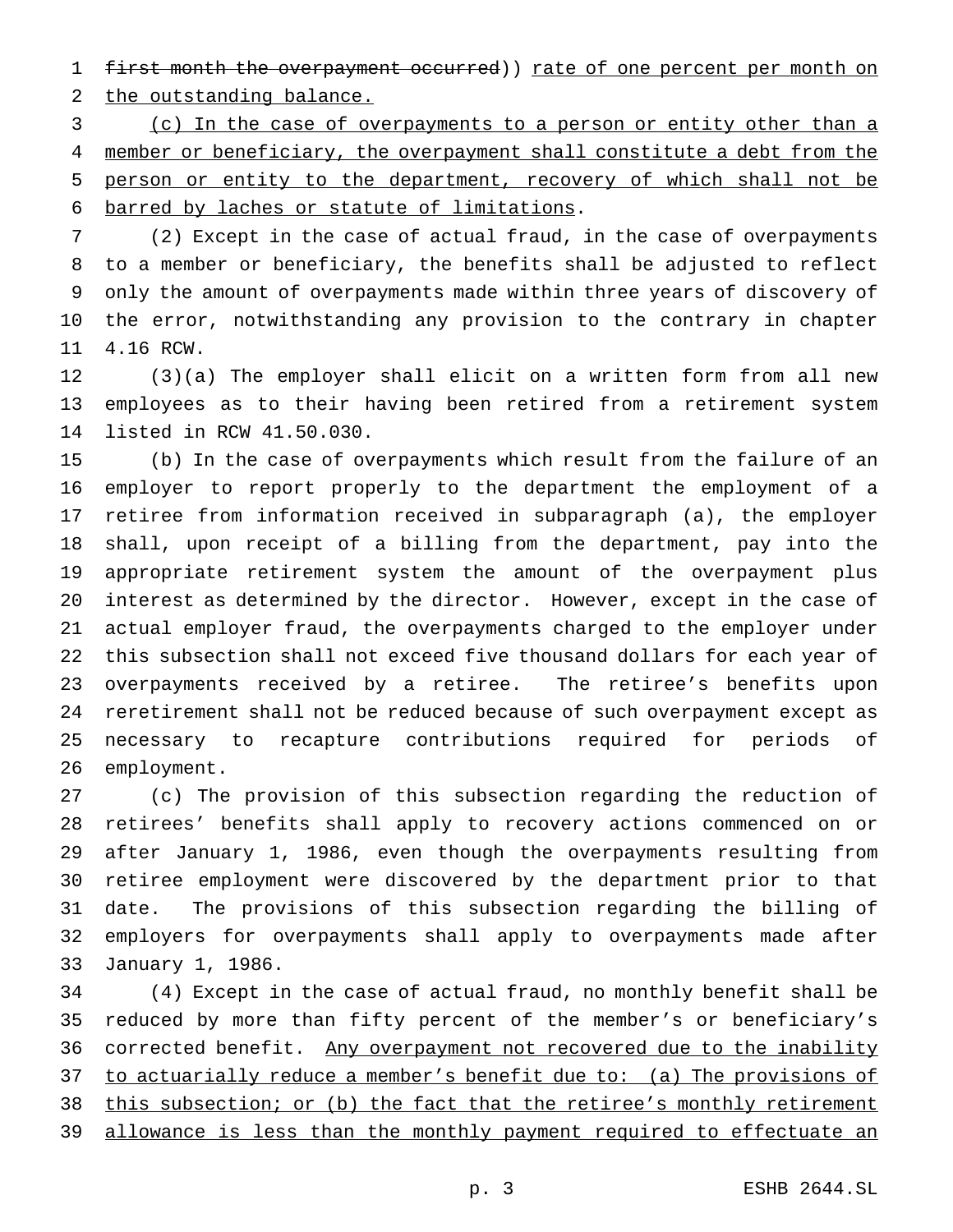actuarial reduction, shall constitute a claim against the estate of a member, beneficiary, or other person or entity in receipt of an

overpayment.

 (5) Except as provided in subsection (2) of this section, obligations of employers or members until paid to the department shall constitute a debt from the employer or member to the department, recovery of which shall not be barred by laches or statutes of limitation.

 NEW SECTION. **Sec. 4.** A new section is added to chapter 41.50 RCW to read as follows:

 (1) If a person receives a withdrawal of accumulated contributions from any of the retirement systems listed in RCW 41.50.030 in contravention of the restrictions on withdrawal for the particular system, the member shall no longer be entitled to credit for the period of service represented by the withdrawn contributions. The erroneous withdrawal shall be treated as an authorized withdrawal, subject to all conditions imposed by the member's system for restoration of withdrawn contributions. Failure to restore the contributions within the time permitted by the system shall constitute a waiver by the member of any right to receive a retirement allowance based upon the period of service represented by the withdrawn contributions.

 (2) All erroneous withdrawals occurring prior to the effective date of this section shall be subject to the provisions of this section. The deadline for restoring the prior erroneous withdrawals shall be five years from the effective date of this section for members who are currently active members of a system.

 **Sec. 5.** RCW 41.32.500 and 1991 c 35 s 57 are each amended to read as follows:

 (1) Membership in the retirement system is terminated when a member 30 retires for service or disability, dies, or withdraws ((the)) his or 31 her accumulated contributions ((<del>or does not establish service credit</del> 32 with the retirement system for five consecutive years; however, a member may retain membership in the teachers' retirement system by leaving the accumulated contributions in the teachers' retirement fund 35 under one of the following conditions:

36  $(a)$  If he or she is eligible for retirement;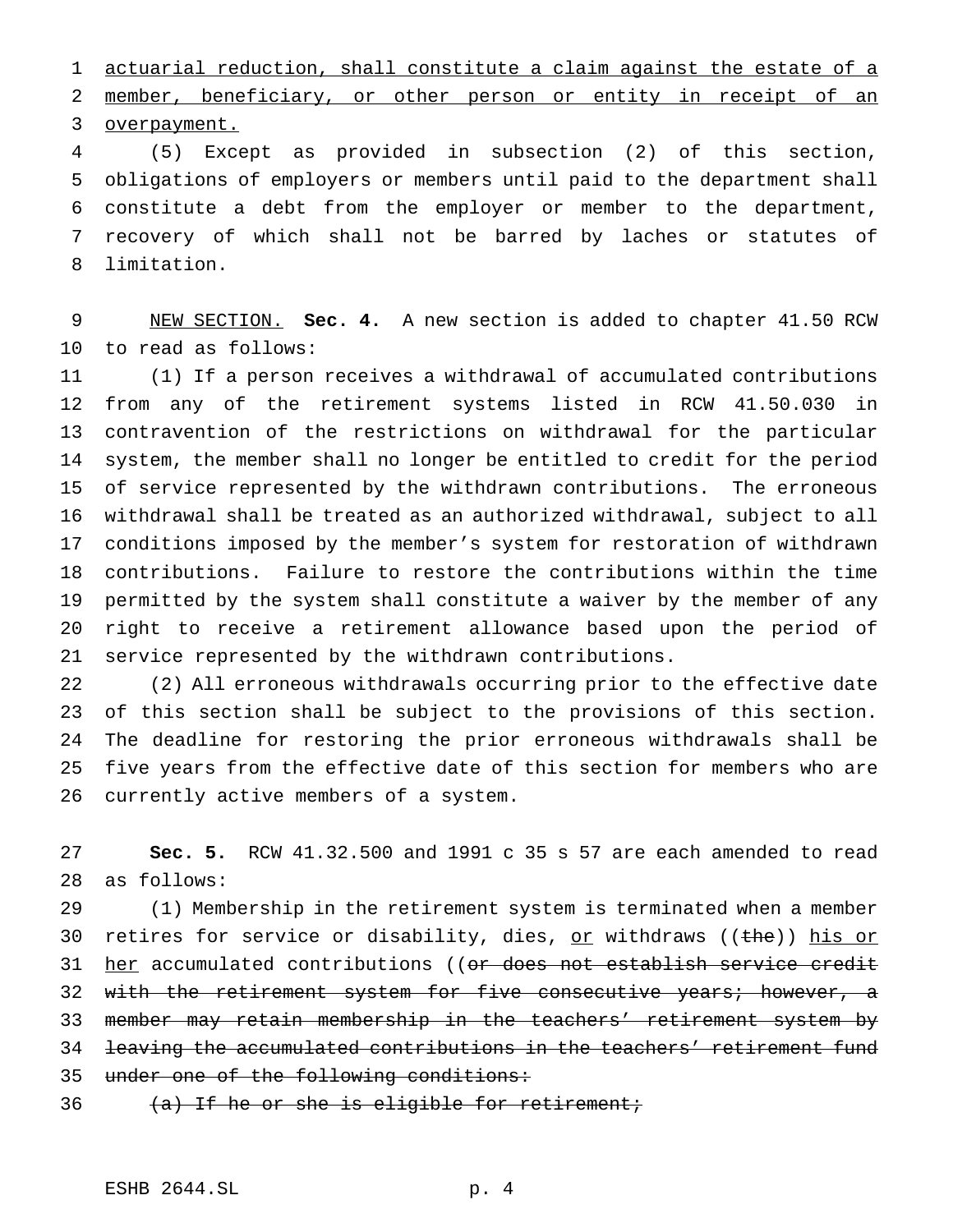(b) If he or she is a member of another public retirement system in 2 the state of Washington by reason of change in employment and has arranged to have membership extended during the period of such 4 employment;

 (c) If he or she is not eligible for retirement but has established five or more years of Washington membership service credit.))

7 The prior service certificate becomes void when a member dies( $(\tau)$ ) 8 or withdraws the accumulated contributions ((or does not establish 9 service credit with the retirement system for five consecutive years)), and any prior administrative interpretation of the board of trustees, consistent with this section, is hereby ratified, affirmed and approved.

13 (2) ((Any member, except an elected official, who reentered service 14 and who failed to restore withdrawn contributions, shall now have from April 4, 1986, through June 30, 1987, to restore the contributions, 16 with interest as determined by the director.

 $(3)$ )) Within the ninety days following the employee's resumption of employment, the employer shall notify the department of the resumption and the department shall then return to the employer a statement of the potential service credit to be restored, the amount of funds required for restoration, and the date when the restoration must be accomplished. The employee shall be given a copy of the statement and shall sign a copy of the statement which signed copy shall be placed in the employee's personnel file.

 **Sec. 6.** RCW 41.32.510 and 1982 1st ex.s. c 52 s 15 are each amended to read as follows:

 Should a member cease to be employed by an employer and request upon a form provided by the department a refund of the member's accumulated contributions with interest, this amount shall be paid to the individual less any withdrawal fee which may be assessed by the director which shall be deposited in the department of retirement systems expense fund. The amount withdrawn, together with interest as determined by the director must be paid if the member desires to 34 reestablish the former service credits. ((Termination of employment 35 with one employer for the specific purpose of accepting employment with another employer or termination with one employer and reemployment with 37 the same employer, whether for the same school year or for the ensuing school year, shall not qualify a member for a refund of the member's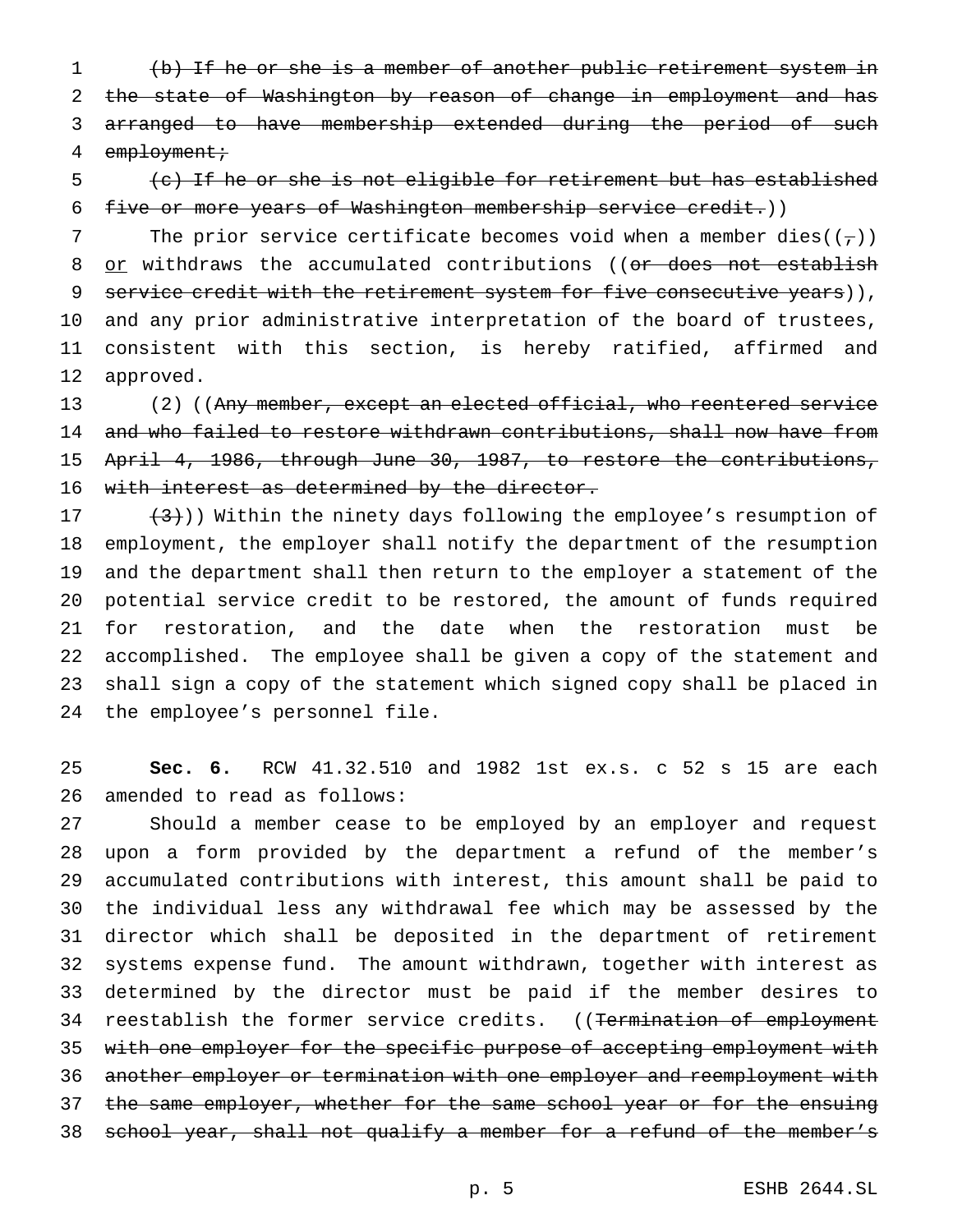accumulated contributions. A member who files an application for a 2 refund of the member's accumulated contributions and subsequently enters into a contract for or resumes public school employment before a refund payment has been made shall not be eligible for such 5 payment.)) A member who files a request for a refund and subsequently enters into employment with an employer prior to the refund being made 7 shall not be eligible for a refund. For purposes of this section, a written or oral employment agreement shall be considered entering into employment.

 **Sec. 7.** RCW 41.40.280 and 1991 c 35 s 86 are each amended to read as follows:

 The department may, in its discretion, withhold payment of all or part of a member's contributions for not more than six months after a 14 member has ceased to be an employee. ((Termination of employment with 15 one employer for the purpose of accepting employment with another employer or termination with one employer and reemployment with the 17 same employer within a period of thirty days shall not qualify a member for a refund of his or her accumulated contributions. In addition, a 19 member who files an application for a refund of his or her accumulated contributions and subsequently becomes employed in an eligible position 21 before the expiration of thirty days or before a refund payment has 22 been made, shall not be eligible for the refund payment.)) A member 23 who files a request for a refund and subsequently enters into 24 employment with an employer prior to the refund being made shall not be 25 eligible for a refund. For purposes of this section, a written or oral employment agreement shall be considered entering into employment.

 **Sec. 8.** RCW 41.40.010 and 1993 c 95 s 8 are each amended to read as follows:

 As used in this chapter, unless a different meaning is plainly required by the context:

 (1) "Retirement system" means the public employees' retirement system provided for in this chapter.

 (2) "Department" means the department of retirement systems created in chapter 41.50 RCW.

 (3) "State treasurer" means the treasurer of the state of Washington.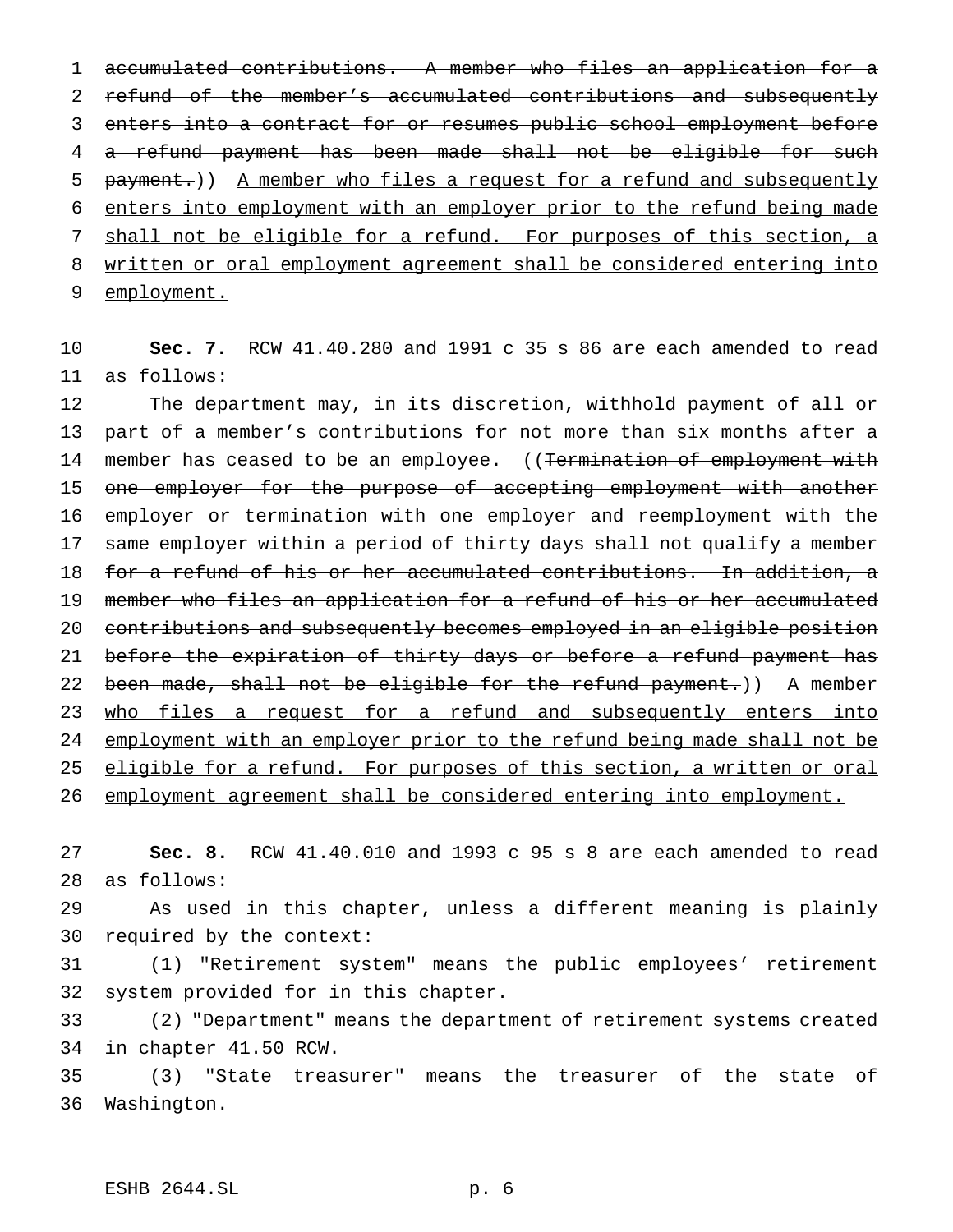(4)(a) "Employer" for plan I members, means every branch, department, agency, commission, board, and office of the state, any political subdivision or association of political subdivisions of the state admitted into the retirement system, and legal entities authorized by RCW 35.63.070 and 36.70.060 or chapter 39.34 RCW as now or hereafter amended; and the term shall also include any labor guild, association, or organization the membership of a local lodge or division of which is comprised of at least forty percent employees of an employer (other than such labor guild, association, or organization) within this chapter. The term may also include any city of the first class that has its own retirement system.

 (b) "Employer" for plan II members, means every branch, department, agency, commission, board, and office of the state, and any political subdivision and municipal corporation of the state admitted into the retirement system, including public agencies created pursuant to RCW 35.63.070, 36.70.060, and 39.34.030.

 (5) "Member" means any employee included in the membership of the retirement system, as provided for in RCW 41.40.023.

(6) "Original member" of this retirement system means:

 (a) Any person who became a member of the system prior to April 1, 1949;

 (b) Any person who becomes a member through the admission of an employer into the retirement system on and after April 1, 1949, and prior to April 1, 1951;

 (c) Any person who first becomes a member by securing employment with an employer prior to April 1, 1951, provided the member has rendered at least one or more years of service to any employer prior to October 1, 1947;

 (d) Any person who first becomes a member through the admission of an employer into the retirement system on or after April 1, 1951, provided, such person has been in the regular employ of the employer for at least six months of the twelve-month period preceding the said admission date;

 (e) Any member who has restored all contributions that may have been withdrawn as provided by RCW 41.40.150 and who on the effective date of the individual's retirement becomes entitled to be credited with ten years or more of membership service except that the provisions relating to the minimum amount of retirement allowance for the member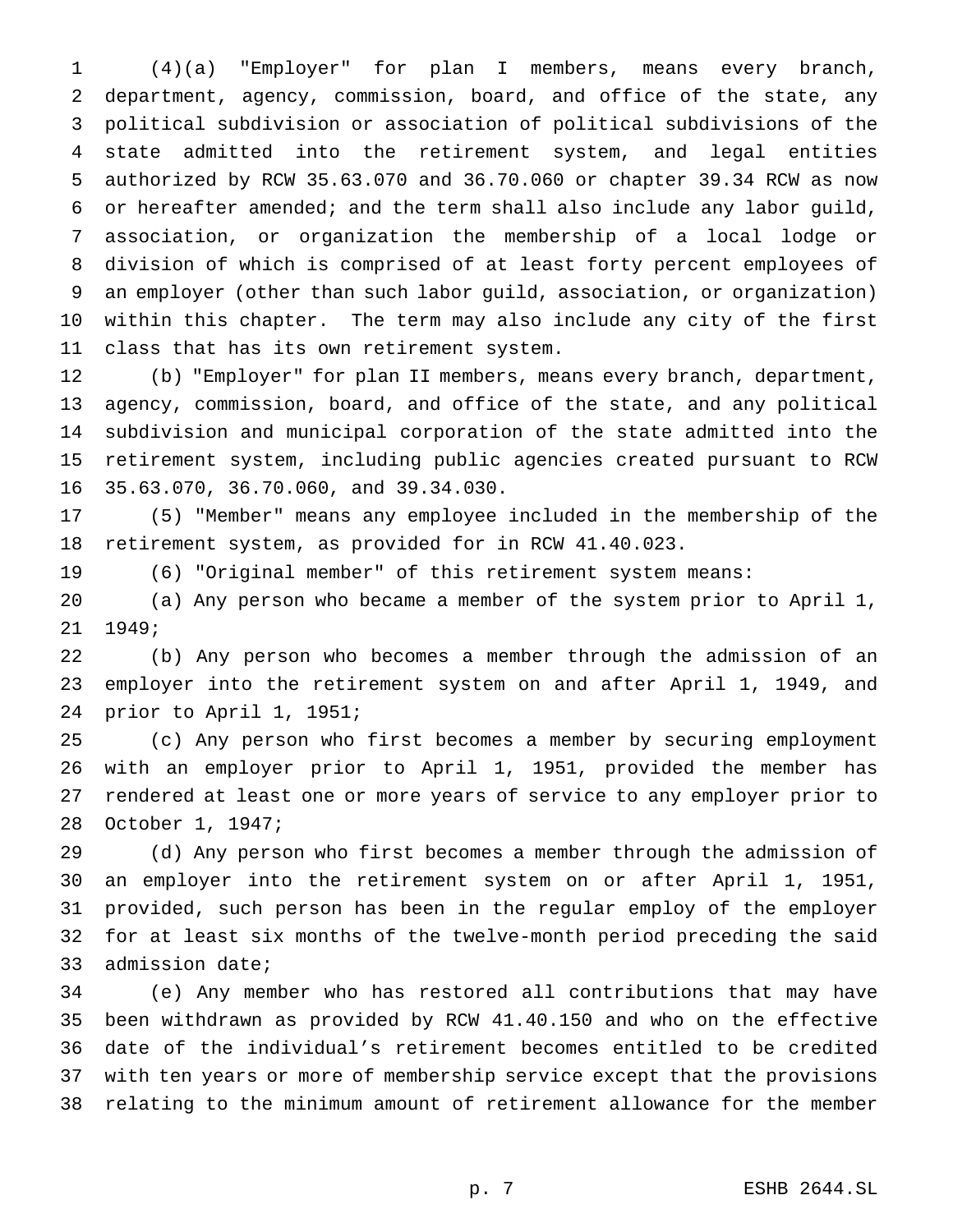upon retirement at age seventy as found in RCW 41.40.190(4) shall not apply to the member;

 (f) Any member who has been a contributor under the system for two or more years and who has restored all contributions that may have been withdrawn as provided by RCW 41.40.150 and who on the effective date of the individual's retirement has rendered five or more years of service for the state or any political subdivision prior to the time of the admission of the employer into the system; except that the provisions relating to the minimum amount of retirement allowance for the member upon retirement at age seventy as found in RCW 41.40.190(4) shall not apply to the member.

 (7) "New member" means a person who becomes a member on or after April 1, 1949, except as otherwise provided in this section.

 (8)(a) "Compensation earnable" for plan I members, means salaries or wages earned during a payroll period for personal services and where the compensation is not all paid in money, maintenance compensation shall be included upon the basis of the schedules established by the 18 member's employer((: PROVIDED, That)). Compensation that a member 19 receives for being in standby status is also compensation earnable, subject to the conditions of this subsection. A member is in standby 21 status when not being paid for time actually worked and only when both 22 of the following conditions exist: (i) The member is required to be 23 present at, or in the immediate vicinity of, a specified location; and 24 (ii) the employer requires the member to be prepared to report 25 immediately for work, if the need arises, although the need may not arise. Standby compensation is regular salary for the purposes of RCW 27 41.50.150(2). Retroactive payments to an individual by an employer on reinstatement of the employee in a position, or payments by an employer to an individual in lieu of reinstatement in a position which are awarded or granted as the equivalent of the salary or wage which the individual would have earned during a payroll period shall be considered compensation earnable and the individual shall receive the 33 equivalent service credit( $\left( \div \text{ PROVIDED FURTHER, That} \right)$ ). If a leave of absence is taken by an individual for the purpose of serving in the state legislature, the salary which would have been received for the position from which the leave of absence was taken, shall be considered as compensation earnable if the employee's contribution is paid by the employee and the employer's contribution is paid by the employer or employee.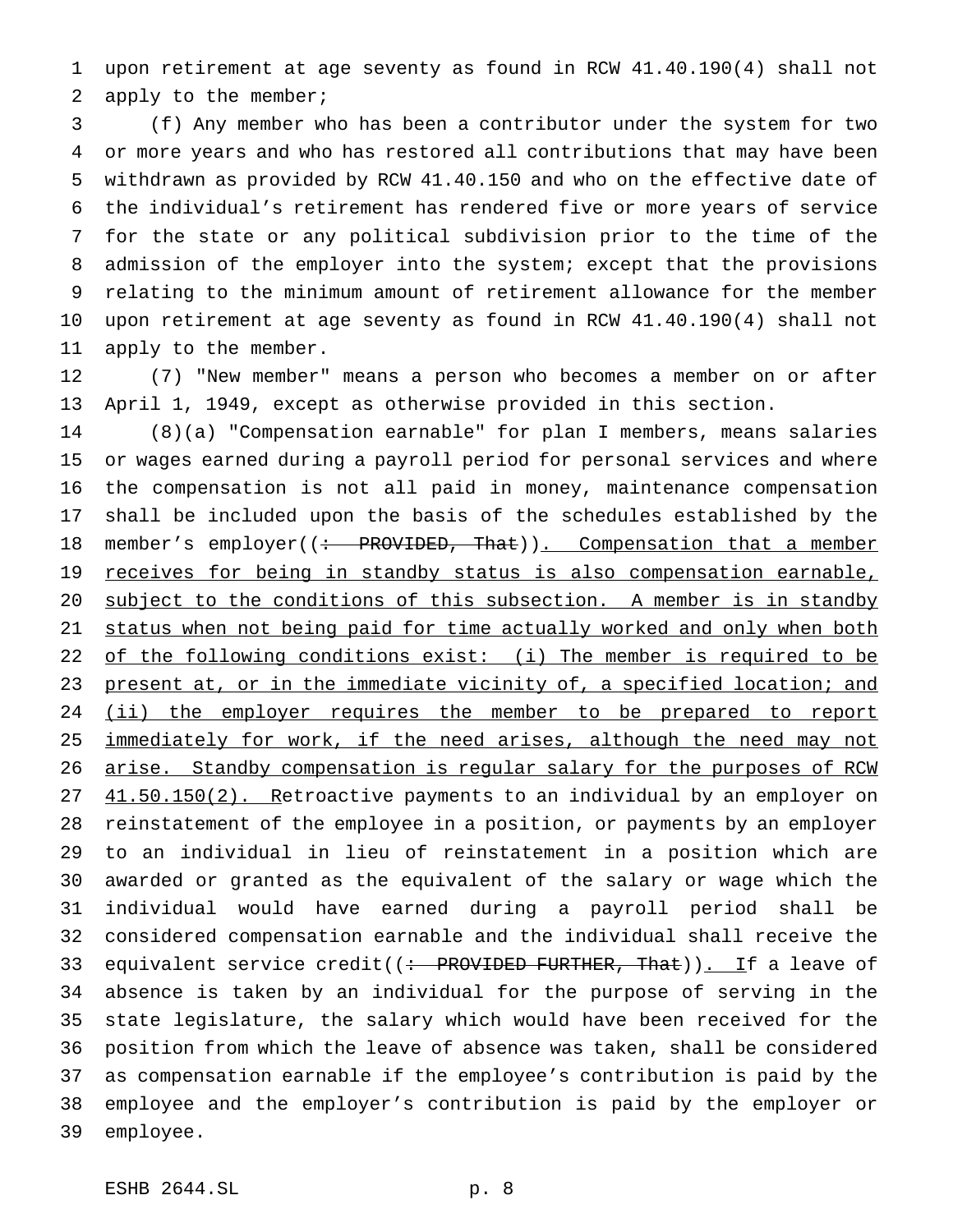(b) "Compensation earnable" for plan II members, means salaries or wages earned by a member during a payroll period for personal services, including overtime payments, and shall include wages and salaries deferred under provisions established pursuant to sections 403(b), 414(h), and 457 of the United States Internal Revenue Code, but shall exclude nonmoney maintenance compensation and lump sum payments for deferred annual sick leave, unused accumulated vacation, unused 8 accumulated annual leave, or any form of severance  $pay((\div)$  PROVIDED, 9 That)). Compensation that a member receives for being in standby 10 status is also compensation earnable, subject to the conditions of this 11 subsection. A member is in standby status when not being paid for time actually worked and only when both of the following conditions exist: (i) The member is required to be present at, or in the immediate 14 vicinity of, a specified location; and (ii) the employer requires the 15 member to be prepared to report immediately for work, if the need arises, although the need may not arise. Standby compensation is 17 regular salary for the purposes of RCW 41.50.150(2). Retroactive payments to an individual by an employer on reinstatement of the employee in a position, or payments by an employer to an individual in lieu of reinstatement in a position which are awarded or granted as the equivalent of the salary or wage which the individual would have earned during a payroll period shall be considered compensation earnable to the extent provided above, and the individual shall receive the 24 equivalent service credit((: PROVIDED FURTHER, That)). In any year in which a member serves in the legislature, the member shall have the option of having such member's compensation earnable be the greater of:  $((\overrightarrow{i}))(A)$  The compensation earnable the member would have received had such member not served in the legislature; or

29 ( $(\frac{i}{i}$ )) (B) Such member's actual compensation earnable received for nonlegislative public employment and legislative service combined. Any additional contributions to the retirement system required because compensation earnable under subparagraph (i) of this subsection is greater than compensation earnable under subparagraph (ii) of this subsection shall be paid by the member for both member and employer contributions.

 (9)(a) "Service" for plan I members, except as provided in RCW 41.40.088, means periods of employment in an eligible position or positions for one or more employers rendered to any employer for which compensation is paid, and includes time spent in office as an elected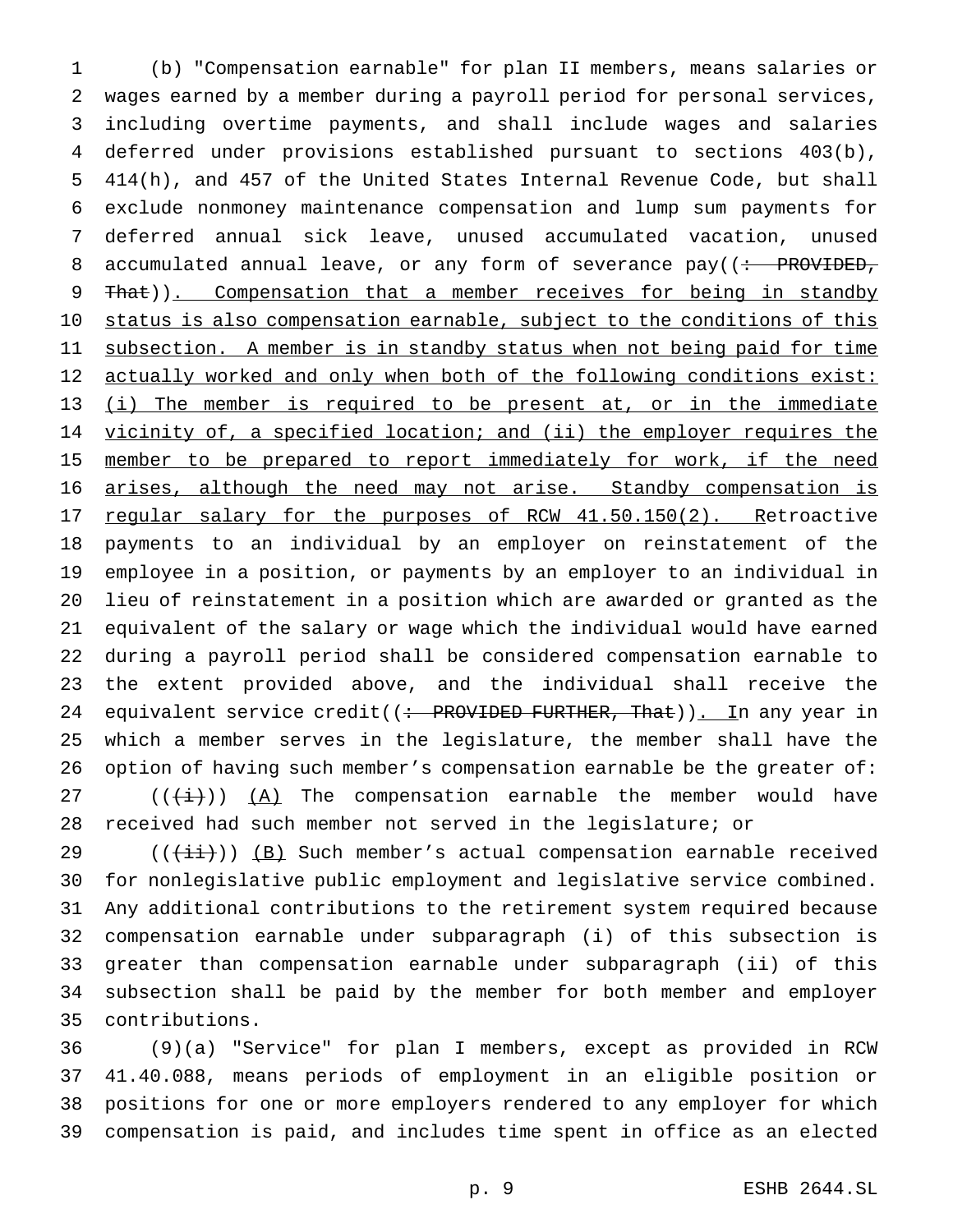or appointed official of an employer. Compensation earnable earned in full time work for seventy hours or more in any given calendar month shall constitute one service credit month except as provided in RCW 41.40.088. Compensation earnable earned for less than seventy hours in any calendar month shall constitute one-quarter service credit month of service except as provided in RCW 41.40.088. Only service credit months and one-quarter service credit months shall be counted in the computation of any retirement allowance or other benefit provided for in this chapter. Any fraction of a year of service shall be taken into account in the computation of such retirement allowance or benefits. 11 Time spent in standby status, whether compensated or not, is not 12 service.

 Service by a state employee officially assigned by the state on a temporary basis to assist another public agency, shall be considered as service as a state employee: PROVIDED, That service to any other public agency shall not be considered service as a state employee if such service has been used to establish benefits in any other public retirement system: PROVIDED FURTHER, That an individual shall receive no more than a total of twelve service credit months of service during any calendar year: PROVIDED FURTHER, That where an individual is employed in an eligible position by one or more employers the individual shall receive no more than one service credit month during any calendar month in which multiple service for seventy or more hours is rendered.

 (b) "Service" for plan II members, means periods of employment by a member in an eligible position or positions for one or more employers for which compensation earnable is paid. Compensation earnable earned for ninety or more hours in any calendar month shall constitute one service credit month except as provided in RCW 41.40.088. Compensation earnable earned for at least seventy hours but less than ninety hours in any calendar month shall constitute one-half service credit month of service. Compensation earnable earned for less than seventy hours in any calendar month shall constitute one-quarter service credit month of 34 service. Time spent in standby status, whether compensated or not, is not service.

 Any fraction of a year of service shall be taken into account in the computation of such retirement allowance or benefits.

 Service in any state elective position shall be deemed to be full time service, except that persons serving in state elective positions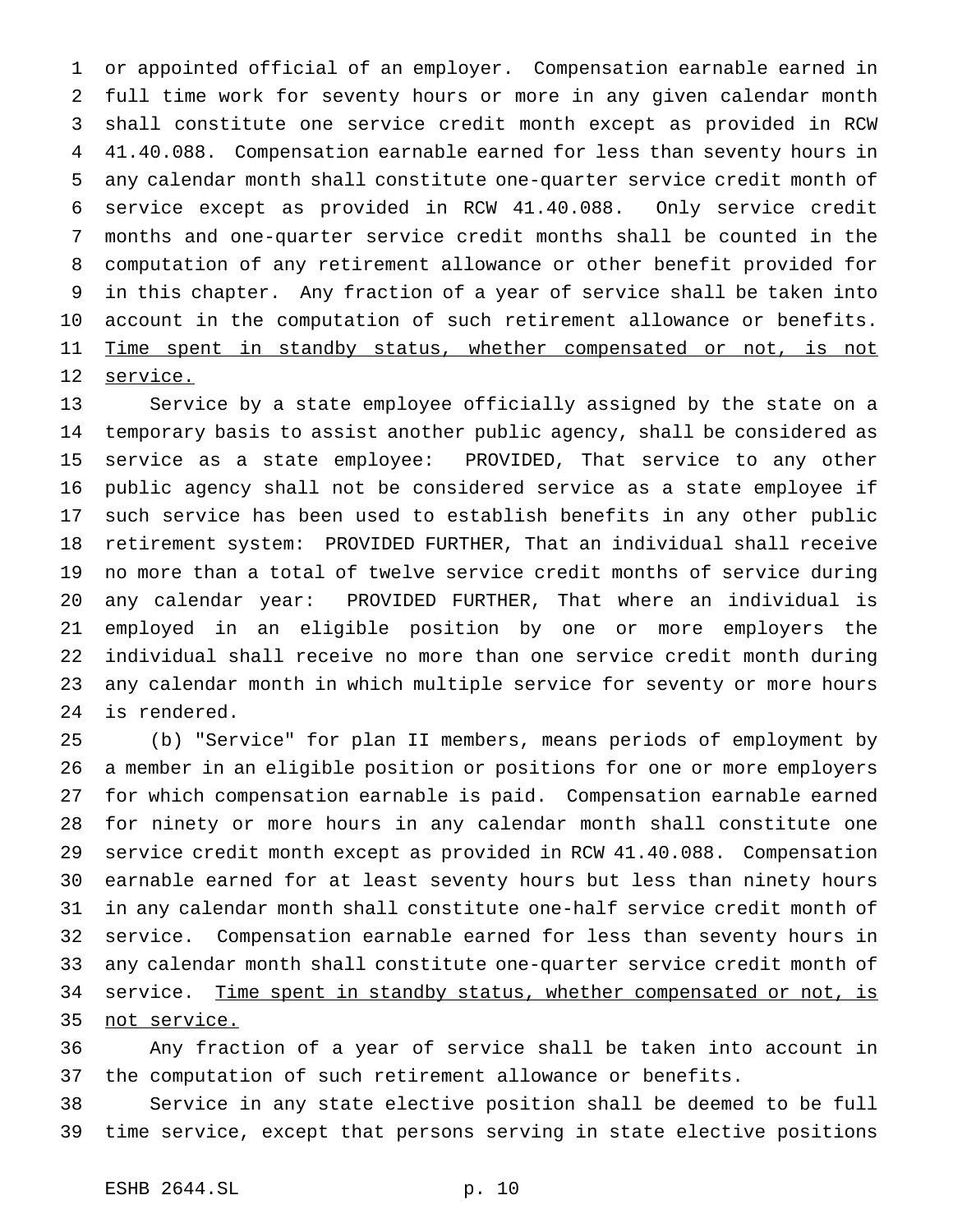who are members of the teachers' retirement system or law enforcement officers' and fire fighters' retirement system at the time of election or appointment to such position may elect to continue membership in the teachers' retirement system or law enforcement officers' and fire fighters' retirement system.

 A member shall receive a total of not more than twelve service credit months of service for such calendar year: PROVIDED, That when an individual is employed in an eligible position by one or more employers the individual shall receive no more than one service credit month during any calendar month in which multiple service for ninety or more hours is rendered.

 (10) "Service credit year" means an accumulation of months of service credit which is equal to one when divided by twelve.

 (11) "Service credit month" means a month or an accumulation of months of service credit which is equal to one.

 (12) "Prior service" means all service of an original member rendered to any employer prior to October 1, 1947.

(13) "Membership service" means:

(a) All service rendered, as a member, after October 1, 1947;

 (b) All service after October 1, 1947, to any employer prior to the time of its admission into the retirement system: PROVIDED, That an amount equal to the employer and employee contributions which would have been paid to the retirement system on account of such service shall have been paid to the retirement system with interest (as computed by the department) on the employee's portion prior to retirement of such person, by the employee or his employer, except as qualified by RCW 41.40.023: PROVIDED FURTHER, That employer contributions plus employee contributions with interest submitted by the employee under this subsection shall be placed in the employee's individual account in the employees' savings fund and be treated as any other contribution made by the employee, with the exception that the contributions submitted by the employee in payment of the employer's obligation, together with the interest the director may apply to the employer's contribution, shall be excluded from the calculation of the member's annuity in the event the member selects a benefit with an annuity option;

 (c) Service not to exceed six consecutive months of probationary service rendered after April 1, 1949, and prior to becoming a member, in the case of any member, upon payment in full by such member of the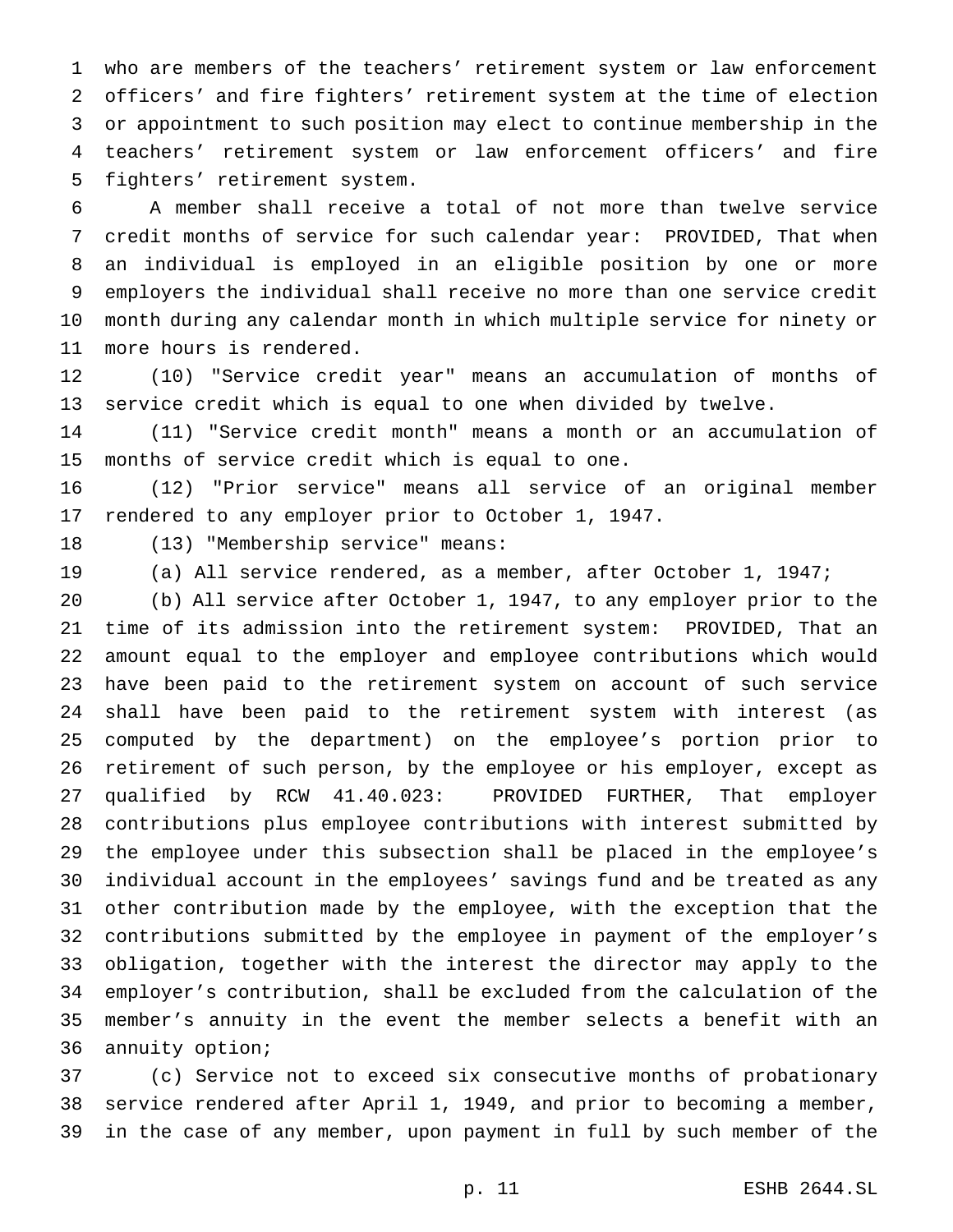total amount of the employer's contribution to the retirement fund which would have been required under the law in effect when such probationary service was rendered if the member had been a member during such period, except that the amount of the employer's contribution shall be calculated by the director based on the first month's compensation earnable as a member;

 (d) Service not to exceed six consecutive months of probationary service, rendered after October 1, 1947, and before April 1, 1949, and prior to becoming a member, in the case of any member, upon payment in full by such member of five percent of such member's salary during said period of probationary service, except that the amount of the employer's contribution shall be calculated by the director based on the first month's compensation earnable as a member.

 (14)(a) "Beneficiary" for plan I members, means any person in receipt of a retirement allowance, pension or other benefit provided by this chapter.

 (b) "Beneficiary" for plan II members, means any person in receipt of a retirement allowance or other benefit provided by this chapter resulting from service rendered to an employer by another person.

 (15) "Regular interest" means such rate as the director may determine.

 (16) "Accumulated contributions" means the sum of all contributions standing to the credit of a member in the member's individual account together with the regular interest thereon.

 (17)(a) "Average final compensation" for plan I members, means the annual average of the greatest compensation earnable by a member during any consecutive two year period of service credit months for which service credit is allowed; or if the member has less than two years of service credit months then the annual average compensation earnable during the total years of service for which service credit is allowed.

 (b) "Average final compensation" for plan II members, means the member's average compensation earnable of the highest consecutive sixty months of service credit months prior to such member's retirement, termination, or death. Periods constituting authorized leaves of absence may not be used in the calculation of average final compensation except under RCW 41.40.710(2).

 (18) "Final compensation" means the annual rate of compensation earnable by a member at the time of termination of employment.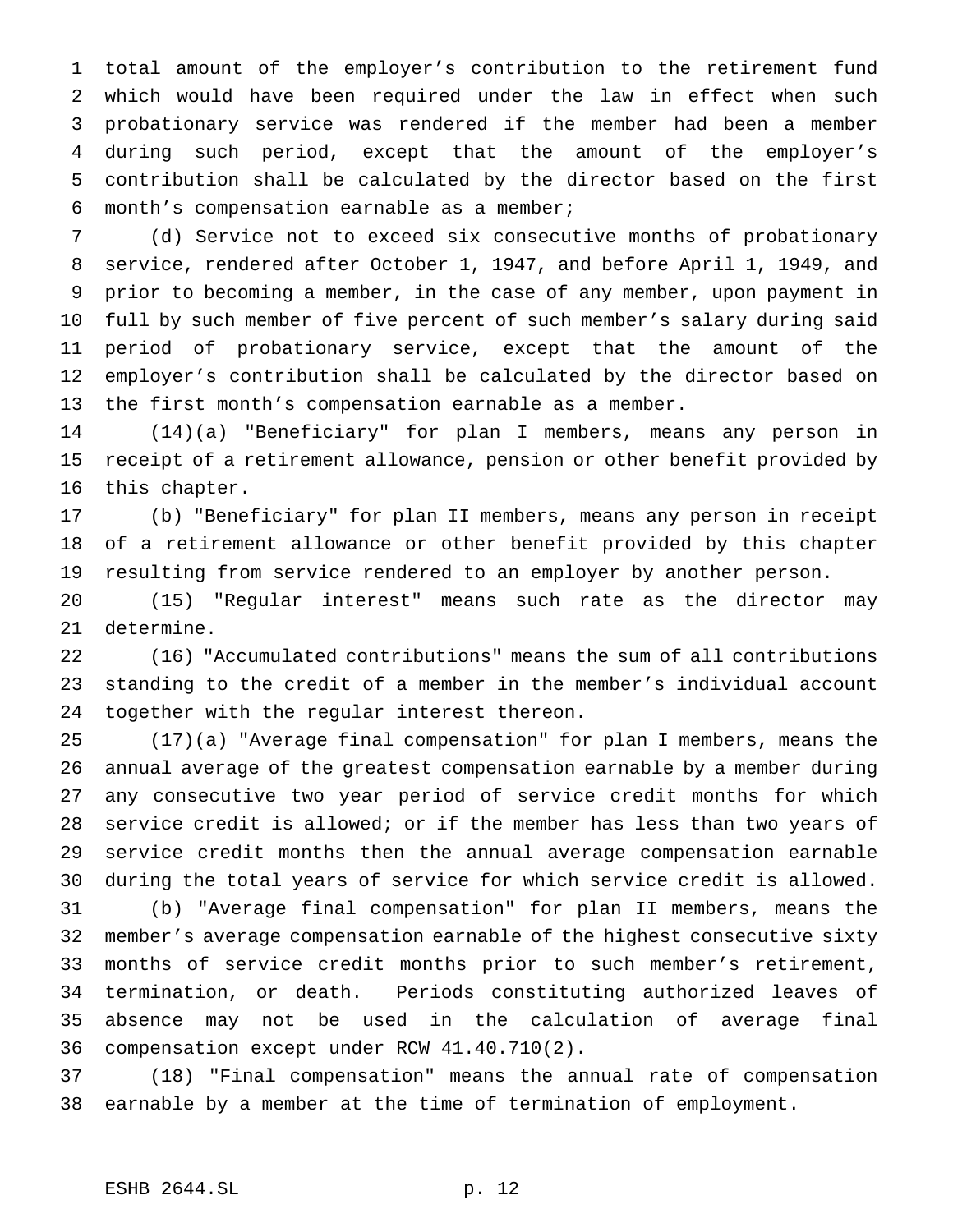(19) "Annuity" means payments for life derived from accumulated contributions of a member. All annuities shall be paid in monthly installments.

 (20) "Pension" means payments for life derived from contributions made by the employer. All pensions shall be paid in monthly installments.

 (21) "Retirement allowance" means the sum of the annuity and the pension.

 (22) "Employee" means any person who may become eligible for membership under this chapter, as set forth in RCW 41.40.023.

 (23) "Actuarial equivalent" means a benefit of equal value when computed upon the basis of such mortality and other tables as may be adopted by the director.

 (24) "Retirement" means withdrawal from active service with a retirement allowance as provided by this chapter.

(25) "Eligible position" means:

 (a) Any position that, as defined by the employer, normally requires five or more months of service a year for which regular compensation for at least seventy hours is earned by the occupant thereof. For purposes of this chapter an employer shall not define "position" in such a manner that an employee's monthly work for that employer is divided into more than one position;

 (b) Any position occupied by an elected official or person appointed directly by the governor for which compensation is paid.

 (26) "Ineligible position" means any position which does not conform with the requirements set forth in subsection (25) of this section.

 (27) "Leave of absence" means the period of time a member is authorized by the employer to be absent from service without being separated from membership.

 (28) "Totally incapacitated for duty" means total inability to perform the duties of a member's employment or office or any other work for which the member is qualified by training or experience.

 (29) "Retiree" means any member in receipt of a retirement allowance or other benefit provided by this chapter resulting from service rendered to an employer by such member.

(30) "Director" means the director of the department.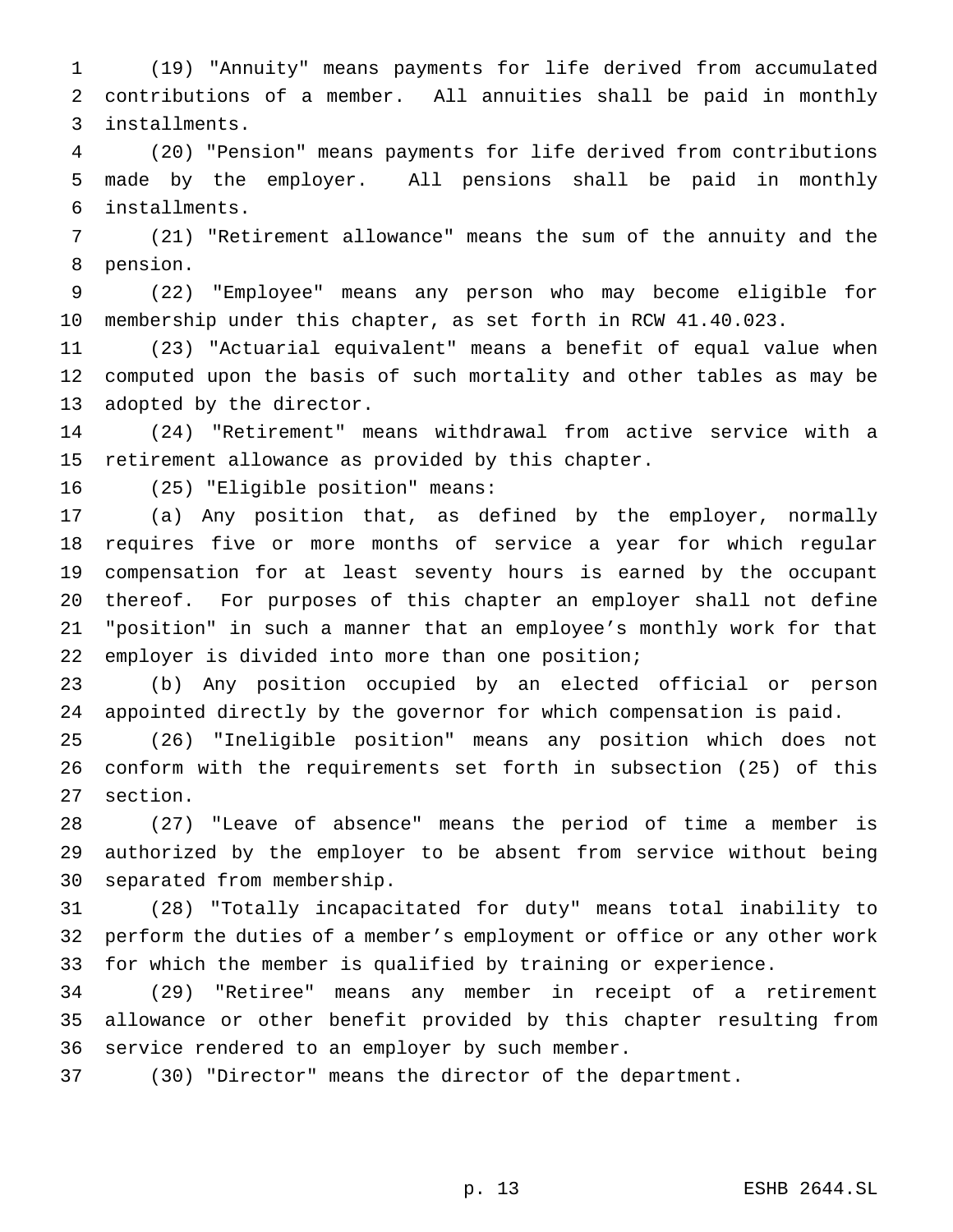(31) "State elective position" means any position held by any person elected or appointed to state-wide office or elected or appointed as a member of the legislature.

 (32) "State actuary" or "actuary" means the person appointed pursuant to RCW 44.44.010(2).

 (33) "Plan I" means the public employees' retirement system, plan I providing the benefits and funding provisions covering persons who first became members of the system prior to October 1, 1977.

 (34) "Plan II" means the public employees' retirement system, plan II providing the benefits and funding provisions covering persons who first became members of the system on and after October 1, 1977.

 NEW SECTION. **Sec. 9.** (1) Notwithstanding RCW 41.50.130, the department is not required to correct, nor to cause any employer to correct the reporting error described in subsection (2) of this section.

 (2) Standby pay and other similar forms of compensation that are not pay for time worked were not salary or wages for personal services within the meaning of RCW 41.40.010(8). Contrary to RCW 41.40.010(8), some employers have been reporting standby pay to the department as compensation earnable. To avoid unduly impacting the retirement allowances of persons who have retired on or before the effective date of this act, the department is not required to correct, nor cause to be corrected, any misreporting of amounts identified as standby pay through the effective date of this act. Any erroneous reporting of amounts identified as standby pay to the department on or after the effective date of this act shall be corrected as an error under RCW 41.50.130.

 (3) The forgiveness of past misreporting under subsection (2) of this section constitutes a benefit enhancement for those individuals for whom amounts received as standby pay were misreported to the department. Prior to the effective date of this act no retirement system member had any right, contractual or otherwise, to have amounts identified as standby pay included as compensation earnable.

 **Sec. 10.** 1990 c 274 s 18 (uncodified) is amended to read as follows:

 (1) The 1990 amendments to RCW 41.32.010(27)(b) and 41.40.450 are intended by the legislature to effect administrative, rather than